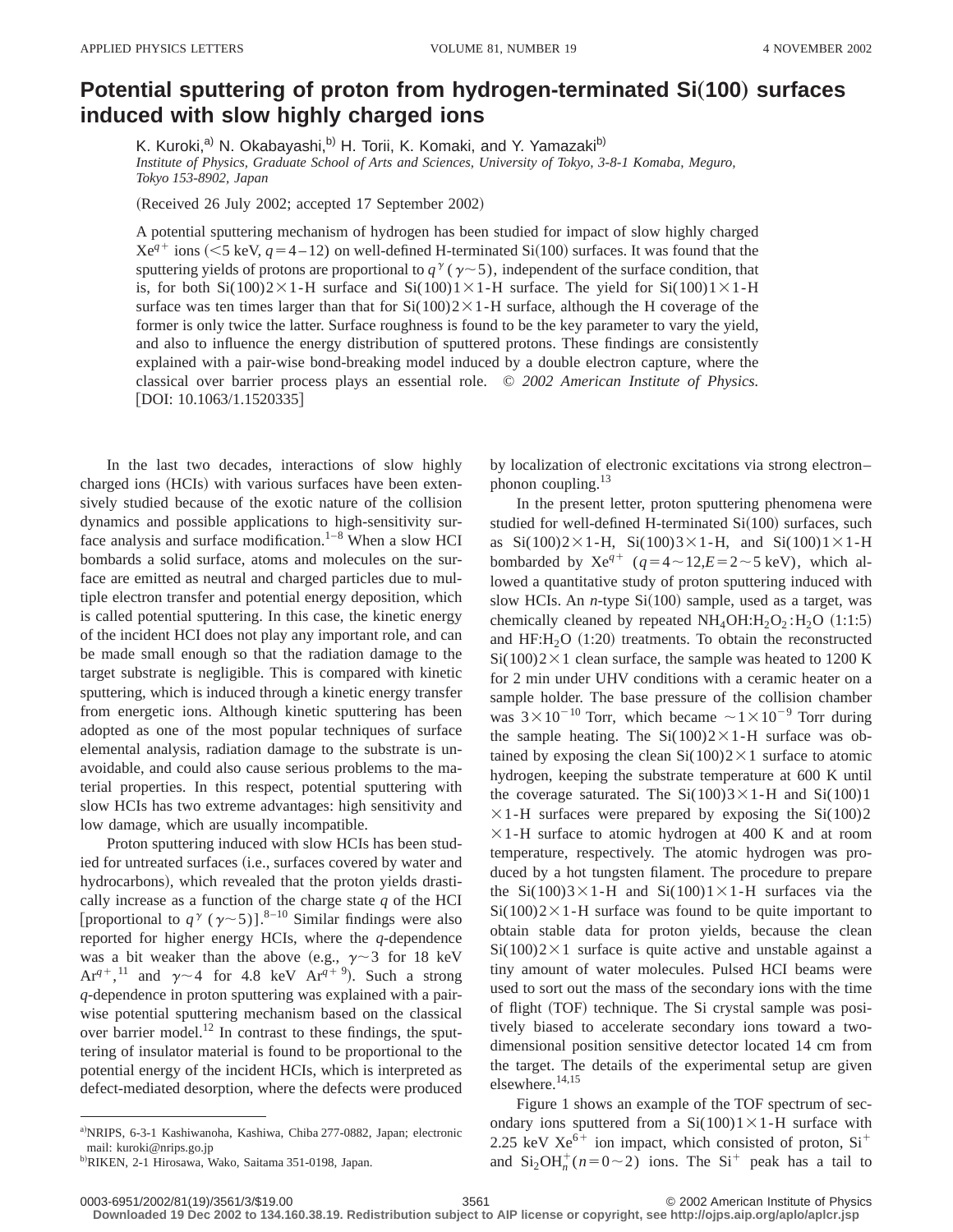

FIG. 1. TOF spectrum of secondary ions sputtered from a  $Si(100)1 \times 1$ -H surface with 2.25 keV  $Xe^{6+}$ . The Si target was biased to 325 V.

shorter TOF side, which corresponds to energetic  $Si<sup>+</sup>$  emission induced by kinetic sputtering.

Figure 2 shows the sputtering yields of proton from the Si(100)2×1-H and Si(100)1×1-H surfaces with Xe<sup>q+</sup> as a function of *q*. As a reference,  $Si<sup>+</sup>$  yields from the same surfaces are also displayed. The dashed lines show  $q<sup>5</sup>$  dependence, which more or less reproduce the observed *q*-dependences for both  $Si(100)2\times1-H$  and  $Si(100)1$  $\times$ 1-H surfaces. As discussed in the introductory section, a similar strong *q* dependence was observed for untreated surfaces, $9-11$  which strongly indicates that the principal mechanism of the proton sputtering with slow HCIs does not depend on details of surface conditions. On the other hand, the  $Si<sup>+</sup>$  ion yields were  $2.3 \times 10^{-3}$  and  $8 \times 10^{-4}$  for  $Si(100)1\times1-H$  and  $2\times1-H$  surfaces, respectively, and stays constant over the charge states studied. Considering that the total sputtering yield of Si for 3 keV  $Xe^+$  is about 1.5 atoms/ion,<sup>16</sup> the charged fraction is  $\sim$ 0.1% of the total sputtering yield. It is noted that the sum of  $Si<sup>+</sup>$  and proton yields was almost constant for  $q \le 8$ , and then increased as a function of *q* for  $q \ge 9$ , which is qualitatively consistent with the observation for 20 keV Ar<sup>q+</sup> (1< $q$ <9) bombardments on a clean amorphized  $Si(100)$  surface.<sup>17</sup>

Figure 3 shows the sputtering yields of proton and  $Si<sup>+</sup>$ ions from the Si(100)2 $\times$ 1-H surface with 4 keV Xe<sup>8+</sup> im-



FIG. 3. Sputtering yields of proton and  $Si<sup>+</sup>$  from a  $Si(100)2\times1$ -H surface with 4 keV  $Xe^{8+}$  ions as a function of incident angle  $\theta$ . The solid line shows  $\cos^{-2} \theta$ .

pact as a function of incident angle  $\theta$  of the HCI. The Si<sup>+</sup> ion yield drastically increased as  $\theta$  increased, which is a specific feature to the kinetic sputtering.<sup>18</sup> On the other hand, the proton yield did not depend on  $\theta$ , again proving that the proton sputtering is not induced by a kinetic recoil effect that governs the kinetic sputtering.

All these experimental results observed for well-defined H-terminated Si surfaces are consistent with the proton sputtering model<sup>12</sup> proposed for untreated surfaces,  $9,10$  which is schematically described in Fig. 4. The contour lines in the figure show electron distributions of H–Si–Si–H bonds.<sup>19</sup> When an HCI approaches a surface, two or more electrons are transferred from a chemical bond on the surface to the HCI, resulting in mutual repulsion of two charged atoms in the bond. The repulsion causes the outer atom in the bond (which is hydrogen in the case of Fig. 4) to be ejected as an ion into vacuum. Considering that the ions in the bond are reneutralized within a finite time, the sputtering mechanism described earlier is expected to be effective for light elements like hydrogen. This is because a light ion moves quickly away from the bond area, and thus  $(1)$  is less likely to be reneutralized and  $(2)$  at the same time receives enough energy before the partner ion is reneutralized, which allows



FIG. 2. Sputtering yields of proton and  $Si<sup>+</sup>$  from  $Si(100)2\times1$ -H and Si(100)1×1-H surfaces as a function of *q*. The dashed lines show  $q^5$  de-



pendence. The energy values are for primary Xe<sup>q+</sup> ions.<br>Downloaded 19 Dec 2002 to 134.160.38.19. Redistribution subject to AIP license or copyright, see http://ojps.aip.org/aplo/aplcr.jsp FIG. 4. Schematic diagram showing the potential sputtering of hydrogen